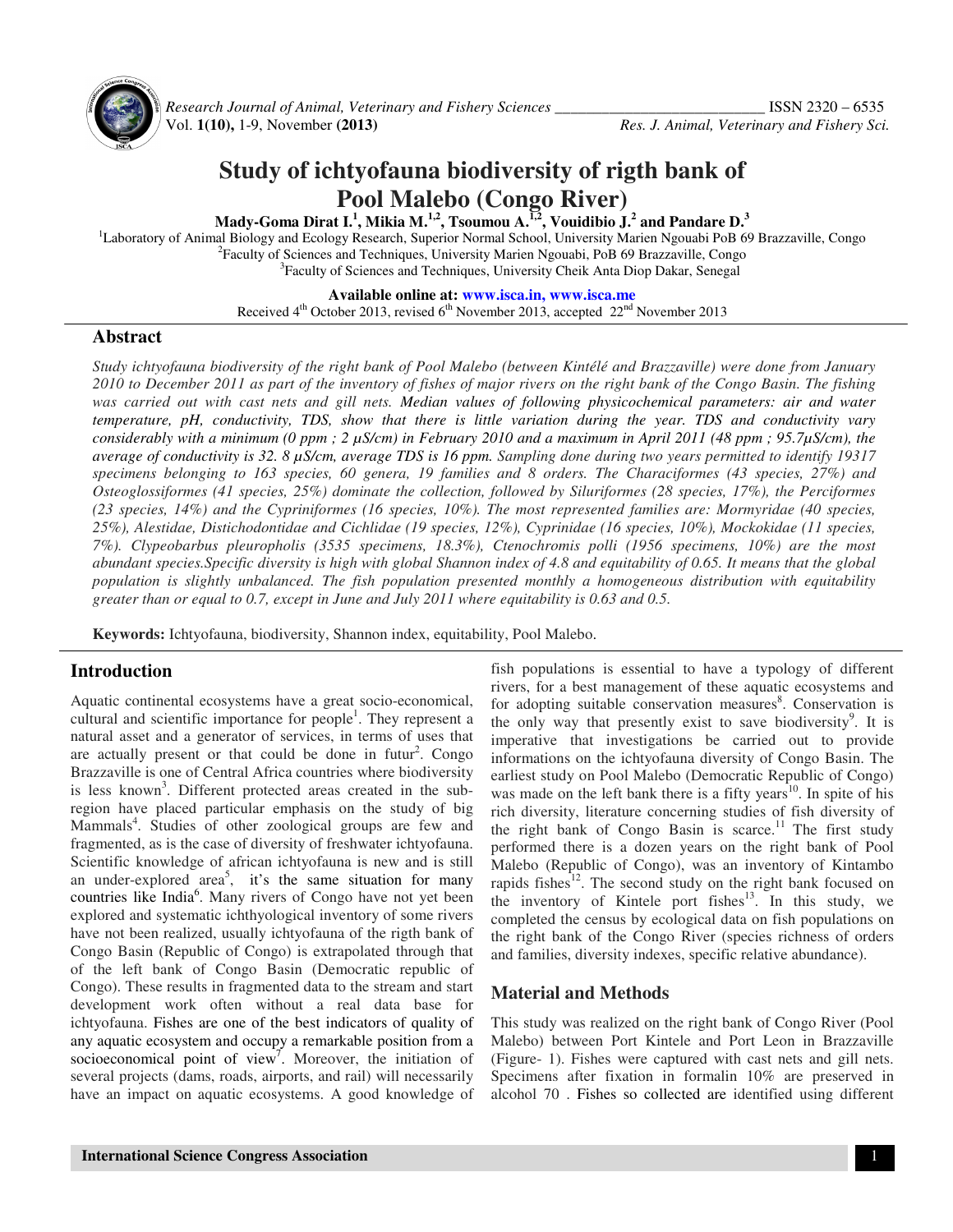*Research Journal of Animal, Veterinary and Fishery Sciences \_\_\_\_\_\_\_\_\_\_\_\_\_\_\_\_\_\_\_\_\_\_\_\_\_\_\_\_\_\_\_\_\_\_\_\_\_\_\_\_* ISSN 2320 – 6535 Vol. **1(10),** 1-9, November **(2013)** *Res. J. Animal, Veterinary and Fishery Sci.*

keys available and classified by the Cloffa (Check-List o the Freshwater Fishes of Africa) classification scheme given $14,15,16,17$ . The data collected allowed to establish the specific diversity index of Shannon<sup>18</sup>, the Pielou index or equitability<sup>19</sup>.

#### **Results and Discussion**

In order to characterize the biotope in which fishes live, physicochemical parameters of surface water (air temperature, surface water temperature, pH, conductivity and TDS) were measured (figure- 2).

Among these five parameters, only TDS and conductivity varies considerably with a minimum (0 ppm;  $2 \mu S/cm$ ) in February 2010 and a maximum in April 2011 (48 ppm;  $95.7 \mu$ S/cm). The pH of Congo River water has a neutral average value of 7,1 ; the minimal value of 6,44 was obtained in November and December 2010 and the maximal value (7,7) in june 2011. The average air temperature is 28 4C with a minimum of 26 7C (November 2011) and a maximum of 30 5 (March 2010). The surface water temperature varies between 26 6 (july 2010 et 2011) and 29 5 (March 2010), with a average of 28 4. Results are so very close to those of the two studies made in Congo River, with sligth variations related to the environmental conditions<sup>20,21</sup>.

**Ichtyofauna composition:** The number of specimens obtained is 19 317 belonging to 163 species, 60 genera, 19 families and 8 orders (Table-1). Species are presented using their scientific and vernacular names.



**Figure-1 Map of study area** 



**Figure-2 Physicochemistry of surface water**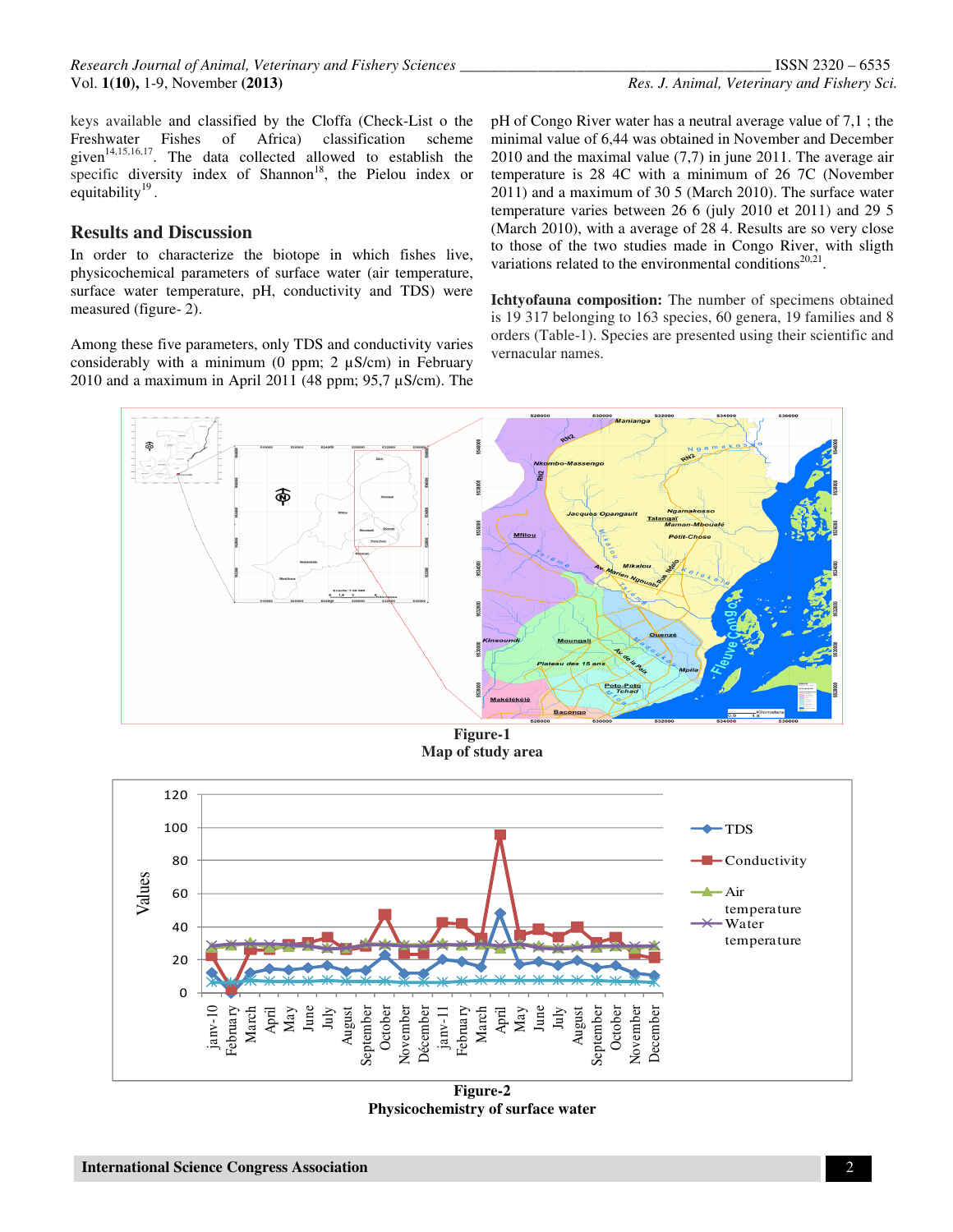|                     |                         |                           | List of species             |                         |                 |                          |
|---------------------|-------------------------|---------------------------|-----------------------------|-------------------------|-----------------|--------------------------|
| Order and<br>Family | ${\bf N}$               | Name of species           | Code                        | <b>Number</b>           | Vernacular name |                          |
|                     |                         |                           |                             |                         | Lingala         | Kikongo                  |
| Osteoglossiformes   |                         |                           |                             |                         |                 |                          |
| Notopteridae        | $\mathbf{1}$            | Xenomystus nigri          | <b>XMN</b>                  | 12                      | Peke            | Peko                     |
| Mormyridae          | $\overline{c}$          | Campylomormyrus elephas   | <b>CME</b>                  | $\mathbf{1}$            | Mpima           | Mbese                    |
|                     | 3                       | Campylomormyrus ibis      | <b>CMI</b>                  | $\overline{4}$          | Mpima           | Mbese                    |
|                     | $\overline{\mathbf{4}}$ | Campylomormyrus sp        | CMS                         | $\tau$                  | Mpima           | Mbese                    |
|                     | 5                       | Campylomormyrus tamandua  | <b>CLT</b>                  | 24                      | Mpima           | Mbese                    |
|                     | 6                       | Cyphomyrus discorhynchus  | CMD                         | $\overline{11}$         | Mbese           | Mbese                    |
|                     | 7                       | Cyphomyrus macrops        | <b>CMM</b>                  | 402                     | <b>Mbese</b>    | Mbese                    |
|                     | $\,$ 8 $\,$             | Cyphomyrus psittacus      | $\text{CMP}$                | 74                      | Mbese           | Mbese                    |
|                     | $\overline{9}$          | Cyphomyrus sp1            | <b>CPM</b>                  | 17                      | Mbese           | Mbese                    |
|                     | 10                      | Cyphomyrus sp2            | <b>CPR</b>                  | $\,$ 8 $\,$             | Mbese           | Mbese                    |
|                     | 11                      | Genyomyrus donnyi         | $\operatorname{GMD}$        | $\overline{\mathbf{3}}$ | Mbese           | Mbese                    |
|                     | 12                      | Gnathonemus petersi       | <b>GNP</b>                  | 30                      | Mpima           | Mbese                    |
|                     | 13                      | Gnathonemus sp            | <b>GNS</b>                  | 20                      | Mpima           | Mbese                    |
|                     | 14                      | Marcusenius greshoffi     | <b>MCG</b>                  | $\overline{123}$        | <b>Bosso</b>    | Mbese                    |
|                     | 15                      | Marcusenius intermedius   | MCI                         | 13                      | Bosso           | Mbese                    |
|                     | 16                      | Marcusenius kutuensis     | <b>MCK</b>                  | $\overline{4}$          | <b>Bosso</b>    | Mbese                    |
|                     | 17                      | Marcusenius m. angolense  | <b>MMA</b>                  | 9                       | <b>Bosso</b>    | Mbese                    |
|                     | 18                      | Marcusenius moorii        | <b>MCM</b>                  | 88                      | <b>Bosso</b>    | Mbese                    |
|                     | 19                      | Marcusenius schuiltuisiae | <b>MST</b>                  | 28                      | <b>Bosso</b>    | Mbese                    |
|                     | 20                      | Marcusenius sp            | <b>MSP</b>                  | $\overline{4}$          | <b>Bosso</b>    | Mbese                    |
|                     | 21                      | Marcusenius stanleyanus   | <b>MSL</b>                  | 45                      | <b>Bosso</b>    | Mbese                    |
|                     | 22                      | Mormyrops anguilloïdes    | <b>MMA</b>                  | $\,8\,$                 | Mbese           | Ndzanda                  |
|                     | 23                      | Mormyrops sp              | <b>MMR</b>                  | $\overline{4}$          | Mbese           | Ndzanda                  |
|                     | 24                      | Mormyrus bombanus         | <b>MMB</b>                  | $\mathbf{1}$            | Mbese           | Mbese                    |
|                     | 25                      | Mormyrus caballus         | <b>MMC</b>                  | $\overline{2}$          | Mbese           | Mbese                    |
|                     | 26                      | Mormyrus longirostris     | <b>MML</b>                  | $\mathbf{1}$            | Mbese           | Mbese                    |
|                     | 27                      | Mormyrus ovis             | <b>MMO</b>                  | 9                       | Mbese           | Mbese                    |
|                     | 28                      | Mormyrus sp               | <b>MMU</b>                  | $\mathbf{1}$            | Mbese           | Mbese                    |
|                     | $\overline{29}$         | Myomurus macrodon         | <b>MMD</b>                  | $\overline{4}$          | Mpima           | Mbese                    |
|                     | 30                      | Petrocephalus balayi      | PPB                         | 6                       | Mbese           | Mbese                    |
|                     | $\overline{31}$         | Petrocephalus bane        | PCB                         | $\mathbf{1}$            | Mbese           | Mbese                    |
|                     | 32                      | Petrocephalus chrysti     | $\overline{PCC}$            | 530                     | Mbese           | Mbese                    |
|                     | 33                      | P. microphtalmus          | <b>PCM</b>                  | 226                     | Mbese           | Mbese                    |
|                     | $\overline{34}$         | Petrocephalus sauvagi     | <b>PTS</b>                  | 6                       | Mbese           | Mbese                    |
|                     | 35                      | Petrocephalus simus       | PCS                         | 210                     | Mbese           | Mbese                    |
|                     | $\overline{36}$         | Petrocephalus sp1         | <b>PCP</b>                  | $\overline{35}$         | Mbese           | Mbese                    |
|                     | 37                      | Petrocephalus sp2         | PTC                         | 24                      | Mbese           | Mbese                    |
|                     | $\overline{38}$         | Pollimyrus nigripinnis    | <b>PMP</b>                  | 18                      | Mbese           | Mbese                    |
|                     | 39                      | Pollimyrus sp             | <b>PMS</b>                  | $\overline{52}$         | Mbese           | Mbese                    |
|                     | 40                      | Stomatorhinus fulginosus  | <b>STF</b>                  | 1                       | Mbese           | Mbese                    |
|                     | 41                      | Stomatorhinus sp          | <b>STS</b>                  | $\mathbf{1}$            | Mbese           | Mbese                    |
| <b>Clupéiformes</b> |                         |                           |                             |                         |                 |                          |
| Clupeidae           | 42                      | Microthrissa congica      | <b>MTC</b>                  | 181                     | Nsangi          | $\overline{\phantom{a}}$ |
|                     | 43                      | Microthrissa sp           | <b>MTS</b>                  | $21\,$                  | Nsangi          |                          |
|                     | $44\,$                  | Odaxothrissa sp           | <b>OTS</b>                  | $\overline{2}$          | Nsangi          | $\overline{\phantom{a}}$ |
|                     | 45                      | Pellonulla leonensis      | $\ensuremath{\mathsf{PNL}}$ | 282                     | Nsangi          | $\overline{\phantom{a}}$ |
|                     | 46                      | Pellonulla vorax          | <b>PNV</b>                  | 71                      | Nsangi          | $\overline{\phantom{a}}$ |
| Gonorhynchiformes-  |                         |                           |                             |                         |                 |                          |
| Chanidae            | $47\,$                  | Parachanna insignis       | PCI                         | 43                      | Ntsinga         | Mongusu                  |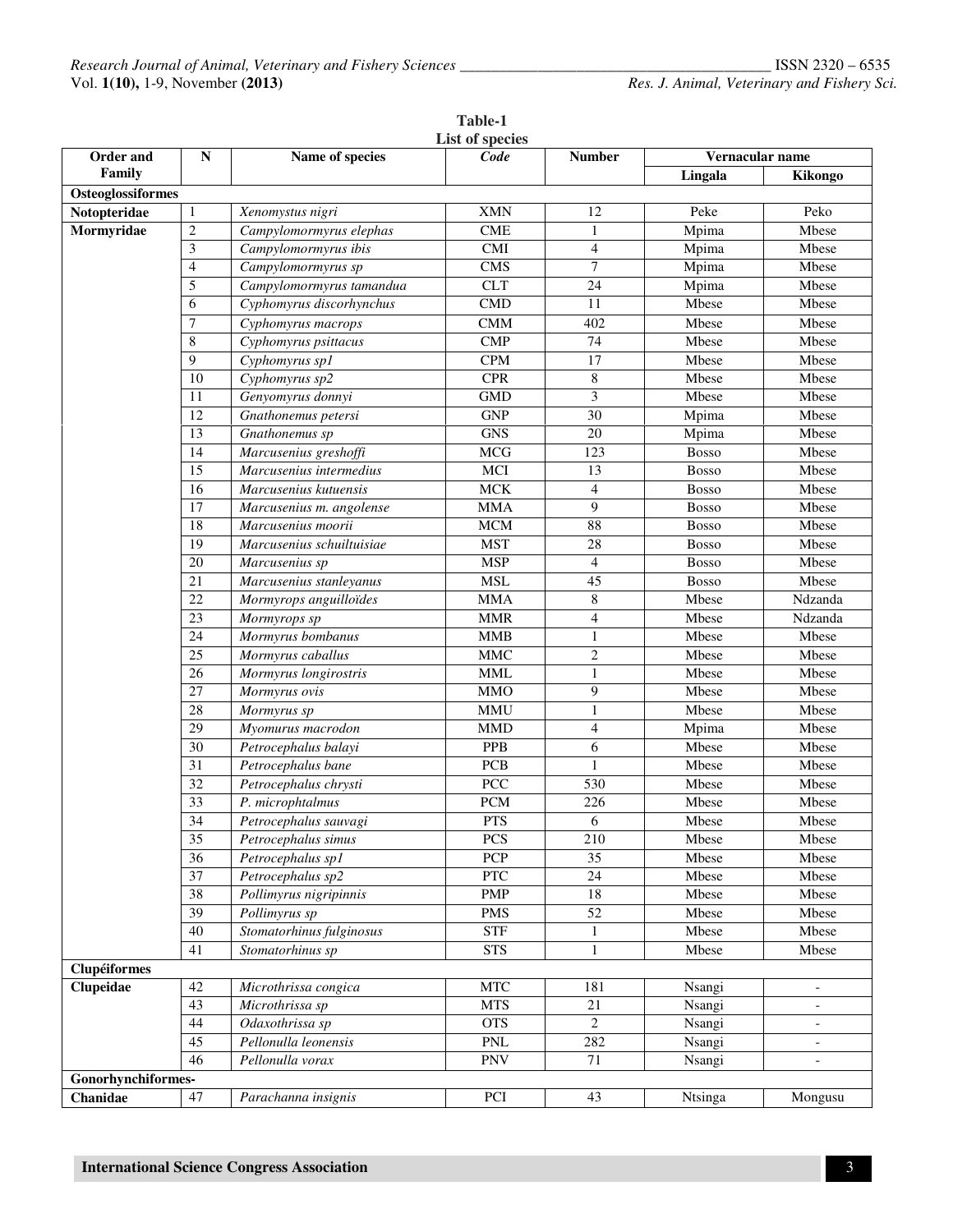| <b>Cypriniformes</b> |                 |                               |                           |                  |                          |                          |
|----------------------|-----------------|-------------------------------|---------------------------|------------------|--------------------------|--------------------------|
| Cyprinidae           | 48              | Clypeobarbus pleuropholis     | <b>CBP</b>                | 3535             |                          |                          |
|                      | 49              | Labeo cyclorhynchus           | <b>LCR</b>                | 18               | Munganza                 | Monganza                 |
|                      | 50              | Labeo greeni                  | $_{\rm LGN}$              | 19               | Moumpongo                | Mompongo                 |
|                      | $\overline{51}$ | Labeo lineatus                | <b>LLT</b>                | 306              | Munganza                 | Monganza                 |
|                      | $\overline{52}$ | Labeo lualuabaensis           | <b>LBL</b>                | $\mathbf{2}$     | Munganza                 | Monganza                 |
|                      | 53              | Labeo nasus                   | <b>LNS</b>                | 14               | Munganza                 | Monganza                 |
|                      | 54              | Labeo parvus                  | <b>LBP</b>                | $\overline{13}$  | Munganza                 | Monganza                 |
|                      | 55              | Labeo spl noir                | <b>LBC</b>                | 1                | Munganza                 | Monganza                 |
|                      | 56              | Labeo sp2                     | <b>LBN</b>                | $\mathbf{1}$     | Munganza                 | Monganza                 |
|                      | $\overline{57}$ | Labeo sp3                     | <b>LBO</b>                | 6                | Munganza                 | Monganza                 |
|                      | 58              | Labeo velifer                 | ${\rm LVF}$               | 6                | Nvulu                    | Mompongo                 |
|                      | 59              | Labeo weeksi                  | <b>LWK</b>                | $\overline{90}$  | Ntsuele                  | Mombete                  |
|                      | 60              | Leptocypris lujae             | <b>LCL</b>                | 85               | $\overline{\phantom{0}}$ |                          |
|                      | 61              | Leptocypris weeksi            | <b>LCW</b>                | 154              |                          |                          |
|                      | 62              | Raïamas buchholzi             | <b>RAB RAB</b>            | 74               | Mulima                   | $\blacksquare$           |
|                      | $\overline{63}$ | Raïamas chrysti               | <b>RAC</b>                | $\overline{21}$  | Mulima                   | $\overline{\phantom{a}}$ |
| <b>Characiformes</b> |                 |                               |                           |                  |                          |                          |
| <b>Alestidae</b>     | 64              | Alestes liebrechtsi           | <b>ALT</b>                | 35               | $\overline{\phantom{a}}$ | Mokobe                   |
|                      | 65              | Alestopetersius sp            | <b>APS</b>                | 26               |                          | Mokobe                   |
|                      | 66              | <b>Brycinus</b> comptus       | <b>BCP</b>                | 1144             | Nsangi ya kuala          |                          |
|                      | 67              | Brycinus imberi               | <b>BCI</b>                | 202              | Nsangi ya kuala          |                          |
|                      | 68              | Brycinus macrolepidotus       | <b>BML</b>                | 35               | Mouba                    | Мароуо                   |
|                      | 69              | Brycinus poptae               | <b>BPP</b>                | 11               | Nsangi ya kuala          |                          |
|                      | 70              | Brycinus sp                   | <b>BCS</b>                | $\overline{c}$   | Nsangi ya kuala          |                          |
|                      | 71              | <b>Bryconaethiops</b> macrops | <b>BAC</b>                | $\overline{56}$  | Nsuele                   |                          |
|                      | 72              | Bryconaethiops microstoma     | <b>BAM</b>                | 9                | Nsuele                   |                          |
|                      | $\overline{73}$ | Duboisialestes bifascatus     | <b>DAB</b>                | 34               | $\blacksquare$           |                          |
|                      | $\overline{74}$ | Duboisialestes tumbense       | <b>DAT</b>                | $\overline{65}$  |                          | $\overline{a}$           |
|                      | $\overline{75}$ | Hydrocynus forskali           | <b>HCF</b>                | $\overline{4}$   | Mbenga                   | Mbenga                   |
|                      | $\overline{76}$ | Hydrocynus vittatus           | <b>HCV</b>                | $\overline{20}$  | Mbenga                   | Mbenga                   |
|                      | $\overline{77}$ | Micralestes acutidens         | <b>MAT</b>                | 1635             | Munduku                  |                          |
|                      | 78              | Micralestes occidentalis      | <b>MCO</b>                | 10               | Munduku                  |                          |
|                      | 79              | Micralestes stormsi           | <b>MSM</b>                | 14               | Munduku                  |                          |
|                      | 80              | Micralestes sp                | <b>MAS</b>                | 14               | Munduku                  |                          |
|                      | $\overline{81}$ | Phenacogrammus interruptus    | PGI                       | 198              | $\overline{a}$           |                          |
| Citharinidae         | 82              | Citharinus congicus           | <b>CTC</b>                | $\overline{c}$   | Yanga                    | Liyanga                  |
|                      | 83              | Citharinus gibbosus           | <b>CTG</b>                | $\overline{10}$  | Yanga                    | Liyanga                  |
|                      | 84              | Citharinus latus              | <b>CTL</b>                | 1                | Yanga                    | Liyanga                  |
|                      | 85              | Citharinus macrolepis         | <b>CTM</b>                | $\mathbf{1}$     | Yanga                    | Liyanga                  |
|                      | 86              | Citharinus sp                 | <b>CTS</b>                | 20               | Yanga                    | Liyanga                  |
| Distichodontidae     | 87              | Belanophago hutsebauti        | BPH                       | $\overline{4}$   |                          |                          |
|                      | 88              | Belanophago tinanti           | <b>BPT</b>                | $\boldsymbol{7}$ |                          |                          |
|                      | 89              | Distichodus atroventralis     | <b>DCA</b>                | 8                | Mbutu                    | Mboto                    |
|                      | 90              | Distichodus affinis           | <b>DCF</b>                | 23               | Mbutu                    | Mboto                    |
|                      | 91              | Distichodus altus             | <b>DCT</b>                | $\overline{23}$  | Mbutu                    | Mboto                    |
|                      | $\overline{92}$ | Distichodus antonii           | <b>DCN</b>                | $\overline{20}$  | Mbutu                    | Mboto                    |
|                      | 93              | Distichodus fasciolatus       | $DCC$                     | 16               | Mbutu                    | Mboto                    |
|                      | 94              | Distichodus lussosso          | <b>DCL</b>                | $\mathbf{1}$     | Mbutu                    | Mboto                    |
|                      | 95              | Distichodus notospilus        | DCO                       | 11               | Mbutu                    | Mboto                    |
|                      | 96              | Distichodus sexfasciatus      | <b>DCS</b>                | $\overline{76}$  | Mbutu                    | Mboto                    |
|                      | $\overline{97}$ | Distichodus sp                | <b>DCP</b>                | $\boldsymbol{2}$ | Mbutu                    | Mboto                    |
|                      | 98              | Hemistichodus sp              | <b>HSM</b>                | $\mathbf{1}$     | $\overline{\phantom{a}}$ |                          |
|                      | 99              | Non identifié                 | $\ensuremath{\text{NIF}}$ | $\mathbf{1}$     | $\blacksquare$           |                          |
|                      |                 |                               |                           |                  |                          |                          |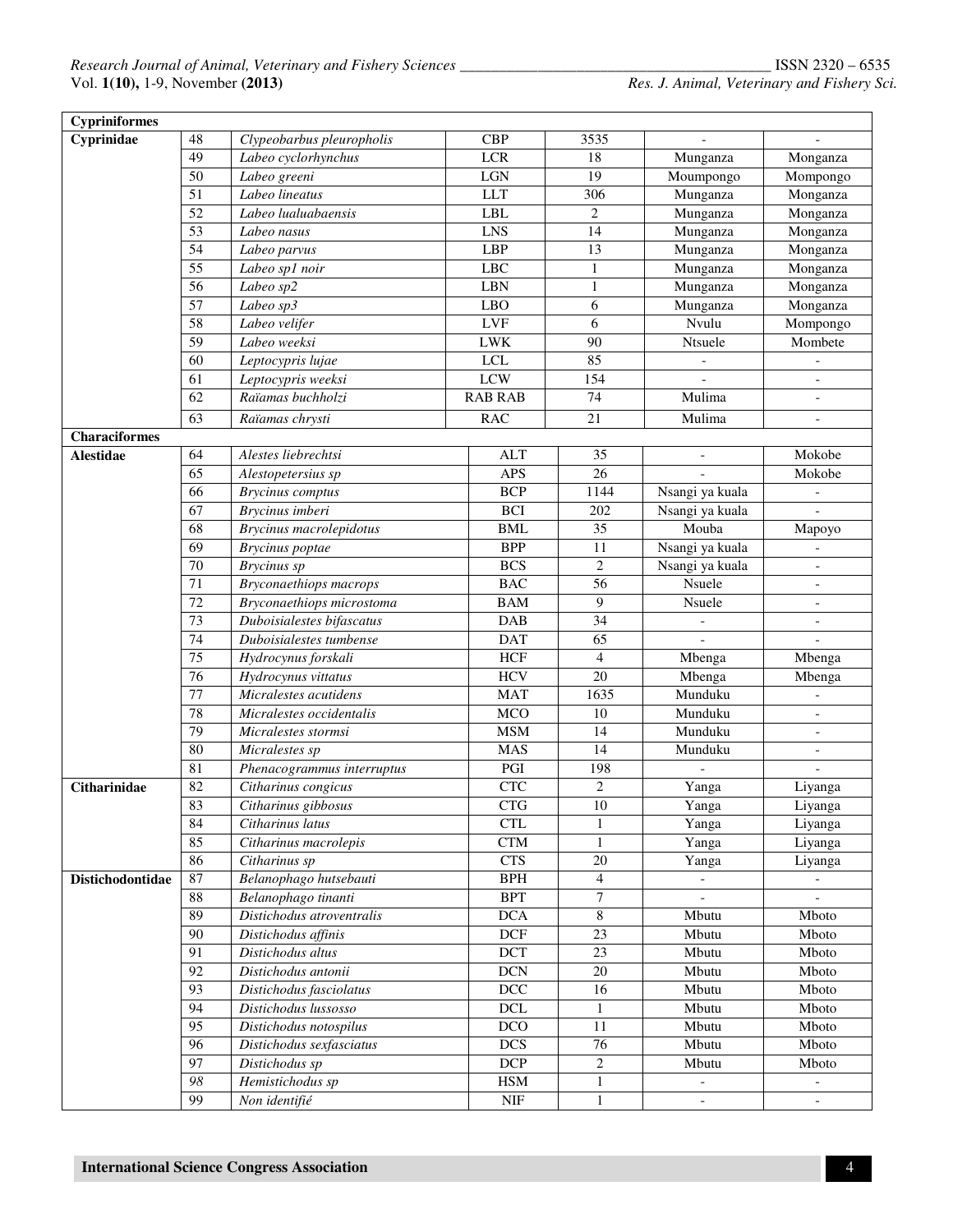|                     | 100              | Ichtyborus ornatus         | IBO                     | 94               | $\mathcal{L}$            | $\overline{\phantom{a}}$ |  |
|---------------------|------------------|----------------------------|-------------------------|------------------|--------------------------|--------------------------|--|
|                     | 101              | Mesoborus crocodilus       | <b>MSC</b>              | 10               | Minkari nkari            |                          |  |
|                     | 102              | Nannocharax macropterus    | $\rm NCM$               | $\mathbf{1}$     | Kaki                     | $\blacksquare$           |  |
|                     | 103              | Nannocharax sp             | ${\rm N}{\rm C}{\rm X}$ | 35               | Kaki                     | $\overline{a}$           |  |
|                     | 104              | Nannocharax gracilis       | NCG                     | 7                | Kaki                     |                          |  |
|                     | 105              | Phago boulengeri           | PBL                     | $\overline{214}$ | Mutitikiri               | $\blacksquare$           |  |
|                     | 106              | Xenocharax sp              | <b>XCS</b>              | $\mathbf{1}$     | $\overline{\phantom{a}}$ | $\overline{\phantom{a}}$ |  |
| <b>Siluriformes</b> |                  |                            |                         |                  |                          |                          |  |
| Claroteidae         | 107              | Auchenoglanis occidentalis | <b>AGO</b>              | 3                | Mbuka                    | Mboka                    |  |
|                     | 108              | Chrysichthys longibarbis   | CL                      | $\overline{4}$   | Wukutu ou Suaro          | Lisuaro                  |  |
|                     | 109              | Chrysichthys ornatus       | <b>CIO</b>              | 29               | Wukutu ou Suaro          | Lisuaro                  |  |
|                     | 110              | Chrysichthys punctatus     | CIP                     | 10               | Wukutu ou Suaro          | Lisuaro                  |  |
|                     | 111              | Chrysichthys sp 1(t. pl)   | $\overline{CIS}$        | 30               | Wukutu ou Suaro          | Lisuaro                  |  |
|                     | 112              | Chrysichthys sp2 (t ét)    | <b>CIT</b>              | 16               | Wukutu ou Suaro          | Lisuaro                  |  |
|                     | 113              | Chrysichthys thoneri       | CIH                     | 153              | Wukutu ou Suaro          | Lisuaro                  |  |
|                     | 114              | Parauchenoglanis sp        | $\overline{PCG}$        | 1                | Ke                       | $\overline{\phantom{a}}$ |  |
| Schilbeidae         | 115              | Parailia congica           | <b>PLC</b>              | 358              | Malewa                   |                          |  |
|                     | 116              | Schilbe grenfelli          | SGF                     | 17               | Langwa                   | Lilangwa                 |  |
|                     | 117              | Schilbe intermedius        | <b>SIT</b>              | 1389             | Langwa                   | Lilangwa                 |  |
| <b>Amphiliidae</b>  | 118              | Belanoglanis tenius        | $\overline{BG}T$        | 12               | Mutitikiri               | $\overline{a}$           |  |
| Clariidae           | 119              | Clarias gariepinus         | CGP                     | $\mathbf{1}$     | Ngola                    | Ngolo                    |  |
|                     | 120              | Clarias sp1                | <b>CRS</b>              | 7                | Ngola                    | Ngolo                    |  |
|                     | 121              | Clarias sp2                | CRP                     | $\mathbf{1}$     | Ngola                    | Ngolo                    |  |
| Malapteruridae      | 122              | Malapterurus electricus    | <b>MPE</b>              | 5                | Tsula                    | Nina                     |  |
|                     | 123              | Malapterurus microstoma    | <b>MPM</b>              | $\overline{15}$  | Tsula                    | Nina                     |  |
|                     | 124              | Malapterurus sp            | <b>MPS</b>              | 3                | Tsula                    | Nina                     |  |
| Mockokidae          | $\overline{125}$ | Microsynodontis sp         | <b>MSD</b>              | $\overline{2}$   | $\overline{a}$           |                          |  |
|                     | 126              | Synodontis alberti         | <b>SDA</b>              | 124              | Nkoko                    | Likoko                   |  |
|                     | 127              | Synodontis caudalis        | SCD                     | $\mathbf{1}$     | Nkoko                    | Likoko                   |  |
|                     | 128              | Synodontis congicus        | <b>SDG</b>              | $\mathbf{1}$     | Nkoko                    | Likoko                   |  |
|                     | 129              | Synodontis decorus         | <b>SDD</b>              | 6                | Nkoko                    | Likoko                   |  |
|                     | 130              | Synodontis nigriventris    | <b>SNV</b>              | 231              | Nkoko                    | Likoko                   |  |
|                     | 131              | Synodontis notatus         | <b>SNT</b>              | 10               | Yabala                   | Likoko                   |  |
|                     | 132              | Synodontis nummifer        | <b>SNM</b>              | 464              | Nkoko                    | Likoko                   |  |
|                     | 133              | Synodontis schoutedeni     | SST                     | 66               | Nkoko                    | Likoko                   |  |
|                     | 134              | Synodontis sp1             | SDC                     | $\,8\,$          | Nkoko                    | Likoko                   |  |
|                     | 135              | Synodontis sp2             | <b>SDS</b>              | 6                | Nkoko                    | Likoko                   |  |
| Synbranchiformes    |                  |                            |                         |                  |                          |                          |  |
| Mastacembelidae     | 136              | Mastacembelus congicus     | $\operatorname{MCC}$    | $\overline{4}$   | Mumfulantsie             | $\overline{\phantom{a}}$ |  |
| <b>Perciformes</b>  |                  |                            |                         |                  |                          |                          |  |
| Centropomidae       | 137              | Lates niloticus            | <b>LNT</b>              | 1                | « Capitaine »            | Nzabé                    |  |
| <b>Cichlidae</b>    | 138              | Ctenochomis polli          | <b>CCP</b>              | 1956             | Kaki                     |                          |  |
|                     | 140              | Ctenochromis sp            | CCS                     | $10\,$           | Kaki                     | $\overline{\phantom{a}}$ |  |
|                     | 141              | Hemichromis elongatus      | HCE                     | 324              | Tsingulu                 | $\overline{\phantom{a}}$ |  |
|                     | 143              | Hemichromis sp             | $\rm HCM$               | 17               | Tsingulu                 | $\overline{\phantom{a}}$ |  |
|                     | 144              | Hemichromis stellifer      | <b>HCS</b>              | 68               | Tsingulu                 | $\overline{\phantom{a}}$ |  |
|                     | 145              | Lamprologus mocquardi      | <b>LPM</b>              | 129              | Kaki                     | $\overline{\phantom{a}}$ |  |
|                     | 146              | Lamprologus casuerus       | <b>LPC</b>              | 5                | Kaki                     | $\overline{\phantom{a}}$ |  |
|                     | 147              | Lamprologus sp1            | <b>LPS</b>              | $17\,$           | Kaki                     | $\overline{\phantom{a}}$ |  |
|                     | 149              | Lamprologus sp2            | LPL                     | $\mathfrak{H}$   | Kaki                     | $\overline{\phantom{a}}$ |  |
|                     | 150              | Nannochromis sp            | NCS                     | 35               | Kaki                     |                          |  |
|                     | 151              | Sarotherodon boulengeri    | <b>STB</b>              | 733              | Bundu                    | Libunbu                  |  |
|                     | 152              | Sarotherodon galileus      | <b>STG</b>              | 63               | Bundu                    | Libunbu                  |  |
|                     | 153              | Sarotherodon sp            | <b>STD</b>              | $\sqrt{2}$       | Bundu                    | Libunbu                  |  |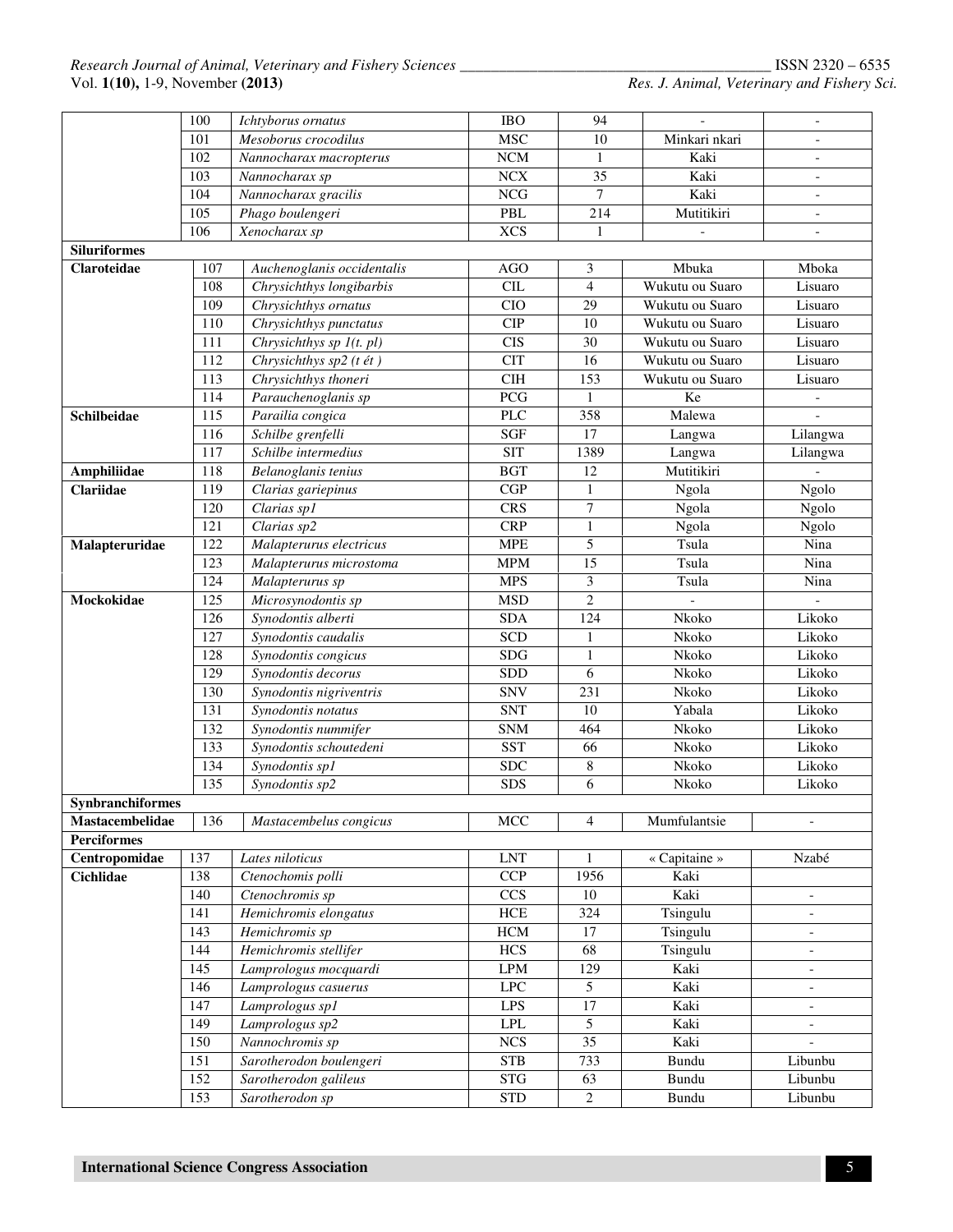*Research Journal of Animal, Veterinary and Fishery Sciences \_\_\_\_\_\_\_\_\_\_\_\_\_\_\_\_\_\_\_\_\_\_\_\_\_\_\_\_\_\_\_\_\_\_\_\_\_\_\_\_* ISSN 2320 – 6535 Vol. **1(10),** 1-9, November **(2013)** *Res. J. Animal, Veterinary and Fishery Sci.*

| 154                          | Tilapia tholloni      | TTL        | 1504 | Bundu           | Libunbu   |  |  |
|------------------------------|-----------------------|------------|------|-----------------|-----------|--|--|
| 155                          | Tilapia sp            | <b>TLS</b> | 3    | Bundu           | Libunbu   |  |  |
| 156                          | Tylochromis lateralis | <b>TCL</b> | 276  | Bundu           | Libunbu   |  |  |
| 157                          | Tilapia zilli         | <b>TTZ</b> | 56   | Bundu           | Libunbu   |  |  |
| 158                          | Tylochromis sp        | <b>TCS</b> | 37   | Bundu           | Libunbu   |  |  |
| 159<br>Anabantidae           | Ctenopoma acutirostre | <b>CPA</b> |      | Tsimpete tsia   | Mukengue  |  |  |
|                              |                       |            |      | nkuku           |           |  |  |
| 160                          | Ctenopoma nebulosum   | <b>CPN</b> |      | Tsimpete tsia   | Mukengue  |  |  |
|                              |                       |            |      | nkuku           |           |  |  |
| <b>Tetraodontiformes</b>     |                       |            |      |                 |           |  |  |
| 161<br><b>Tetraodontidae</b> | Tetraodon mbu         | <b>TOB</b> |      | Fuula or Mbumbi | Mbulitsui |  |  |
| 162                          | Tetraodon miurus      | <b>TOM</b> | 6    | Fuula or Mbumbi | Mbulitsui |  |  |
| 163                          | Tetraodon sp.         | <b>TOS</b> |      | Fuula or Mbumbi | Mbulitsui |  |  |

**Specific richness of orders:** Fishes identified belong to 8 orders, two orders dominate (Figure- 3): Characiformes (43 species, 27%) and Osteoglossiformes (41 species, 25%), followed by Siluformes (28 species, 17%) the Perciformes (23 species, 14%), the Cypriniformes (16 species, 10%). The three orders are less represented Clupeiformes (6 species, 4%), Tetraodontiformes (3 species, 2%) and Synbranchiformes (1 species, 1%). These results show that the same orders prevail in the Congo Basin<sup>2</sup>, but in a different order: Siluriformes  $(23.5\%),$ Perciformes (19%), Osteoglossiformes (16.5%), Cypriniformes (16.3%) and Characiformes (14.3%). The same orders were also identified in different proportion<sup>3,22,23,24</sup> in Congo River, Mambili River, Alima River and Lefini River.



**Proportional repartition of specific richness of orders** 

**Specific richness of families:** The fish species identified belonging to 19 families (Figure- 4), the most represented are: Mormyridae (40 species, 25%), Alestidae, Distichodontidae , Cichlidae (19 species, 12%) and Cyprinidae (16 species, 10%). These families are followed by Mockokidae (11 species, 7%), Claroteidae (8 species, 5%), Clupeidae (6 species, 4%), Citharinidae (5 species, 3%), Tetraodontidae, Schilbeidae, Malapteruridae and Clariidae (3 species, 2%), Anabantidae (2 species, 1%), Amphiliidae, Centropomidae, Channidae, Notopteridae and Mastacembelidae (one species, %). The Mormyridae are the dominant family in the Congo Basin<sup>3,22,23,24</sup>.



**Figure-4 Proportional repartition of specific richness of families** 



**Figure-5 Specific relative abundance**

**Relative specific abundance:** The relative specific abundance is shown in Figure-5.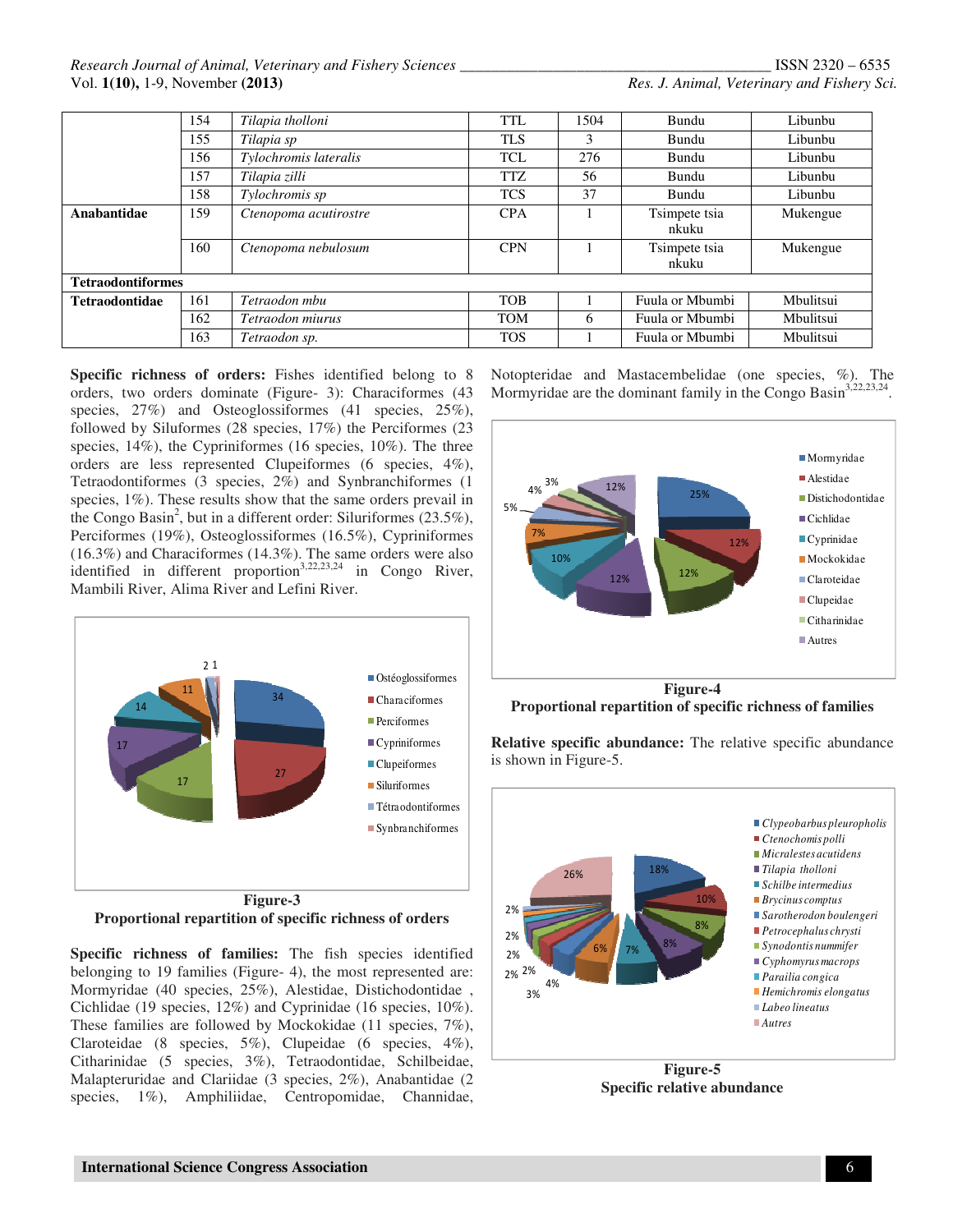#### *Research Journal of Animal, Veterinary and Fishery Sciences \_\_\_\_\_\_\_\_\_\_\_\_\_\_\_\_\_\_\_\_\_\_\_\_\_\_\_\_\_\_\_\_\_\_\_\_\_\_\_\_* ISSN 2320 – 6535 Vol. **1(10),** 1-9, November **(2013)** *Res. J. Animal, Veterinary and Fishery Sci.*

The six most abundant species are: *Clypeobarbus pleuropholis* (3535 individuals, or 18.3%); *Ctenochromis polli* (1956 individuals, 10%); *Micralestes acutidens* (1635 individuals, 8.5%); *Tilapia tholloni* (1504 individuals, representing 8%); *Schilbe intermedius* (1389 individuals, or 7.2%); *Brycinus comptus* (1144 individuals, 6%).

**Specific diversity:** For the entire stretch of Pool Malebo withheld during this study (between the port Kintele and port Leon), the fishes populations are very diversified, Shannon index is 4.8, equitability is 0.65. It means that the population is slightly unbalanced. Diversity index vary monthly (Figure- 6), the highest Shannon index was recorded in January 2010 (4.7)

and the lowest value were obtained in June and July respectively 3 and 2.8. The values of the equitability (E) throughout the month show homogeneous distribution of fishes populations. However, a slight unbalance is observed in June 2011 (0.63). In July 2011, the distribution of population is unbalanced, with an equitability of 0.5.

The Shannon index and equitability show a seasonal variation (Figure- 7). Whatever the season, specific diversity is high (greater than 4). The equitability equal to 0.67 in the rainy season, the population distribution is homogeneous so well balanced, dry season equitability is slightly lower, equal to 0.63, the population distribution is slightly unbalanced.



**Figure-6 Monthly variation of Shannon index and equitability**



**Figure-7 Seasonal variation of Shannon index and equitability**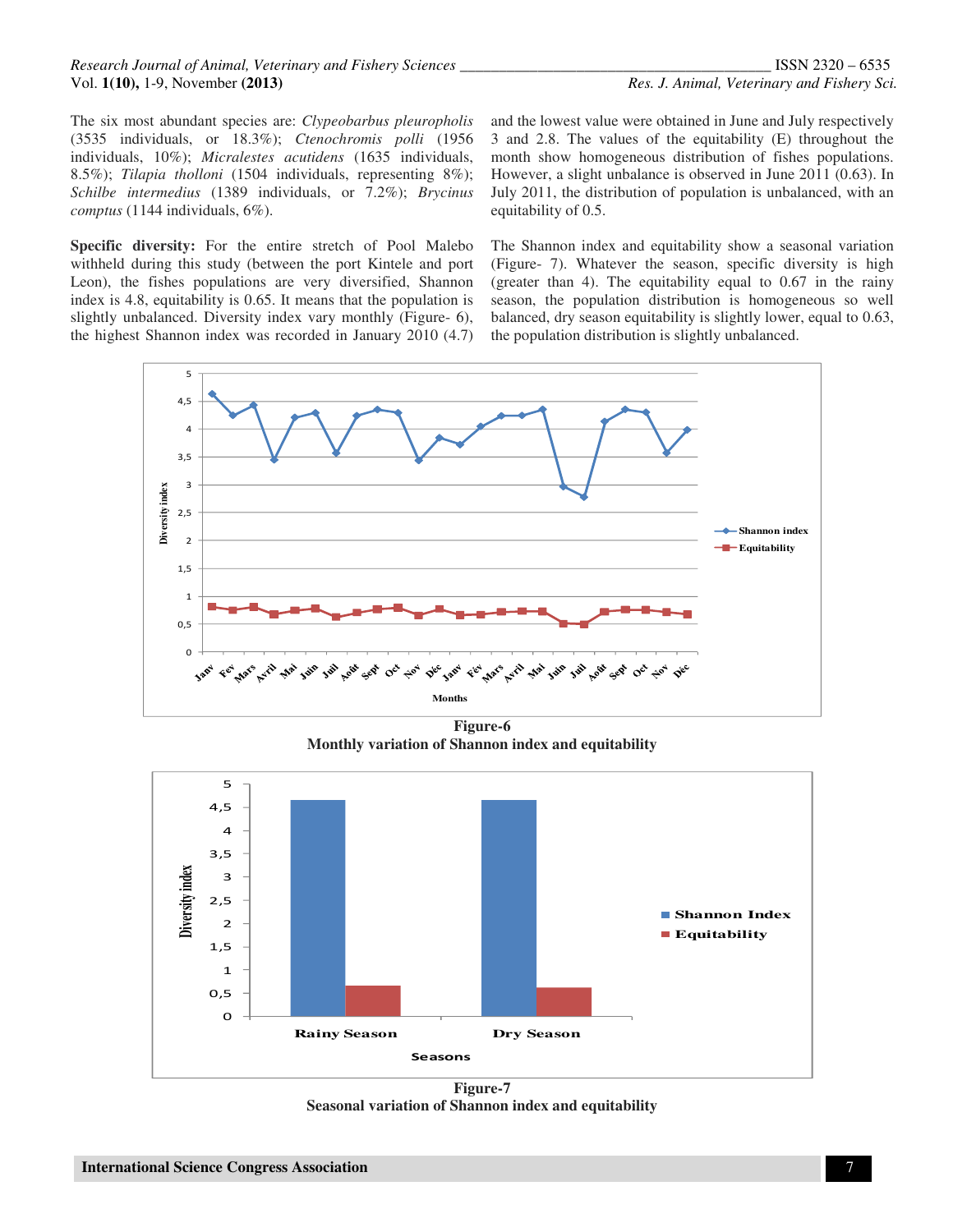## **Conclusion**

The ichtyofauna of the right bank of Malebo Pool (Congo River) collected showed great richness with 163 species belonging to 60 genera, 19 families and 8 orders. Biodiversity is important in terms of diversity index calculated during the two years of sampling, the populations of fishes of Pool Malebo right bank is slightly unbalanced because the value of equitability is fewer than 0.7. There is a decrease of equitability in July 2010, in June and July 2011 which indicate a heterogeneous distribution of fishes communities during these months. We have noticed the important relative specific abundance of *clypeobarbus pleuropholis*. The results of these investigations will give ichthyological reference data of the ichtyofauna of right bank of Pool Malebo (Congo River) and enrich the national directory of ichtyofauna.

## **Aknowledgements**

We thank Prof. B. Evayoulou ENS, Marien Ngouabi University, Brazzaville, Congo, for his comments and suggestions.

### **References**

- **1.** Pandey G., Overviews on Diversity of fish, *Res. J. Animal, Veterinary and Fishery Sci*., **1**(**8**), 12-18 (**2013**)
- **2.** Mounolou J.C. et Levêque C., Biodiversité, dynamique biologique et conservation. Edition Dunod, 248 **(2001**)
- **3.** Teugels G.G., J.F. Guegan et J.J. Albaret,**.** Diversité biologique des poissons des eaux douces et saumâtres d'Afrique, *Annales sciences zoologiques*, **275,** MRAC**:**  67-85 **(1994)**
- **4.** Pauwels O.S.G., Reptiles, Amphibiens et Parcs nationaux au Gabon, Revue *Canopée Bulletin sur l'Environnement en Afrique Centrale*, **26,** 3-7 **(2004)**
- **5.** Levêque C. and Paugy D., Distribution géographique et affinités des poissons d'eau douce africains pp. 59-74, *in*: C. Lévêque et D. Paugy (éditeurs), Les poissons des eaux continentales. Diversité, écologie, utilisation par l'homme, Editions IRD, Paris, 521 **(2006)**
- **6.** Kumar N., Study of Ichtyofaunal Biodiversity of Turkaulia lake, East Champaran, Bihar, India, *International Journal of Environmental Sciences*, **1(2)**, 21-24 **(2012)**
- **7.** Tamboli R.K. and Jha Y.N., Status of cat Fish diversity of River Kelo and Mand in Raigarh District, C.G., India, *Journal of Biological Sciences*, **1(1)**, 71-73 **(2012)**
- **8.** Godil M.N. and Mankodi P.C., Diversity of Fish Fauna from downstream Zone of River Mahisagar, Gujarat State, India, *Res. J. Animal, Veterinary and Fishery Sci*., **1**(**3**), 14-15 (**2013**)
- **9.** Kumar S.T., Charan G.B. and Kumar S.S., Review of the Research on the Fish Diversity in the River Mahanadi

and identifying the Probable Potential Ornemental Fishes among them with reference to Threats and Conservation Measures*, Res. J. Animal, Veterinary and Fishery Sci.*, **1(3),** 16-24 (**2013**)

- **10.** Poll M., Recherche sur la faune ichtyologique de la région du Stanley-Pool, *Annales du Musée Royal du Congo Belge,* sér. In-8, Zool*.,* **71,** 77-174 **(1959)**
- **11.** Sunita B. and Kanhere R.R., Study on the Fish diversity of River Narmada in Western Zone, *Res. J. Animal, Veterinary and Fishery Sci*., **1**(**6**), 18-20 (**2013**
- **12.** Batola P., Contribution à l'étude des peuplements de poissons des rapides de Kintambo, Mémoire de CAPES, option Sciences Naturelles, Université Marien Ngouabi, Brazzaville, 66 **(2001)**
- **13.** Mady-Goma Dirat I., M. Mikia, A. Tsoumou, vouidibio J. et Pandare D., Données préliminaires sur l'ichtyofaune de Kintélé (Pool-Malebo), *Annales de l'Université Marien NGOUABI,* **9(4),** 51-62 **(2008)**
- **14.** Poll M., Les genres des poissons d'eau douce d'Afrique, *Ann. Mus. Royal du Congo Belge- Zool*., 191 (**1957)**
- **15.** Paugy D., Révision systématique des Alestes et Brycinus africains (pieces Characidae), Collection Etudes et Thèses, ORSTOM, Paris, 295 (**1986)**
- **16.** Stiassny M.L.J., G.G. Teugels et C.D. Hopkins, Poissons d'eaux douces et saumâtres de la basse Guinée, Ouest de l'Afrique Centrale, Vol.1 ; Edition du MRAC, 800 (**2007)**
- **17.** Levêque C. et D. Paugy, Les poissons des eaux continentales africaines. Diversité, écologie, utilisation par l'homme. Edition de l'IRD., 564 **(2006)**
- **18.** Shannon C.E., Weaver, W., The mathematical theory of communication, University Illinois Press, Urbana, IL, 117 (**1949**)
- **19.** Pielou E.C., Ecological diversity, John Wiley, New York, 165 (**1975**)
- **20.** Kinga-Mouzeo, Transport particulaire actuel du fleuve Congo et de quelques affluents ; enregistrement quaternaire dans l'éventail détritique profond (Sédimentologie, Minéralogie et Géochimie), Doctorat de l'Université de Perpignan. Mention, Geologie, 71-84 **(1986)**
- **21.** Moukolo N., Ressources en eau souterraine et approvisionnement. Essai d'analyse socio-économique en région équatoriale humide (Régions de Brazzaville et de Pointe-Noire, Congo), Thèse de 3<sup>e</sup> cycle de l'Académie de Montpellier : 5-50 **(1984)**
- **22.** Sullivan J. P., S. Lavoue et P. P. Friel, A la découverte des poissons du parc national d'Odzala, *Canopée Bulletin sur l'Environnement en Afrique Centrale,* **32,**  17-21 (**2004**)